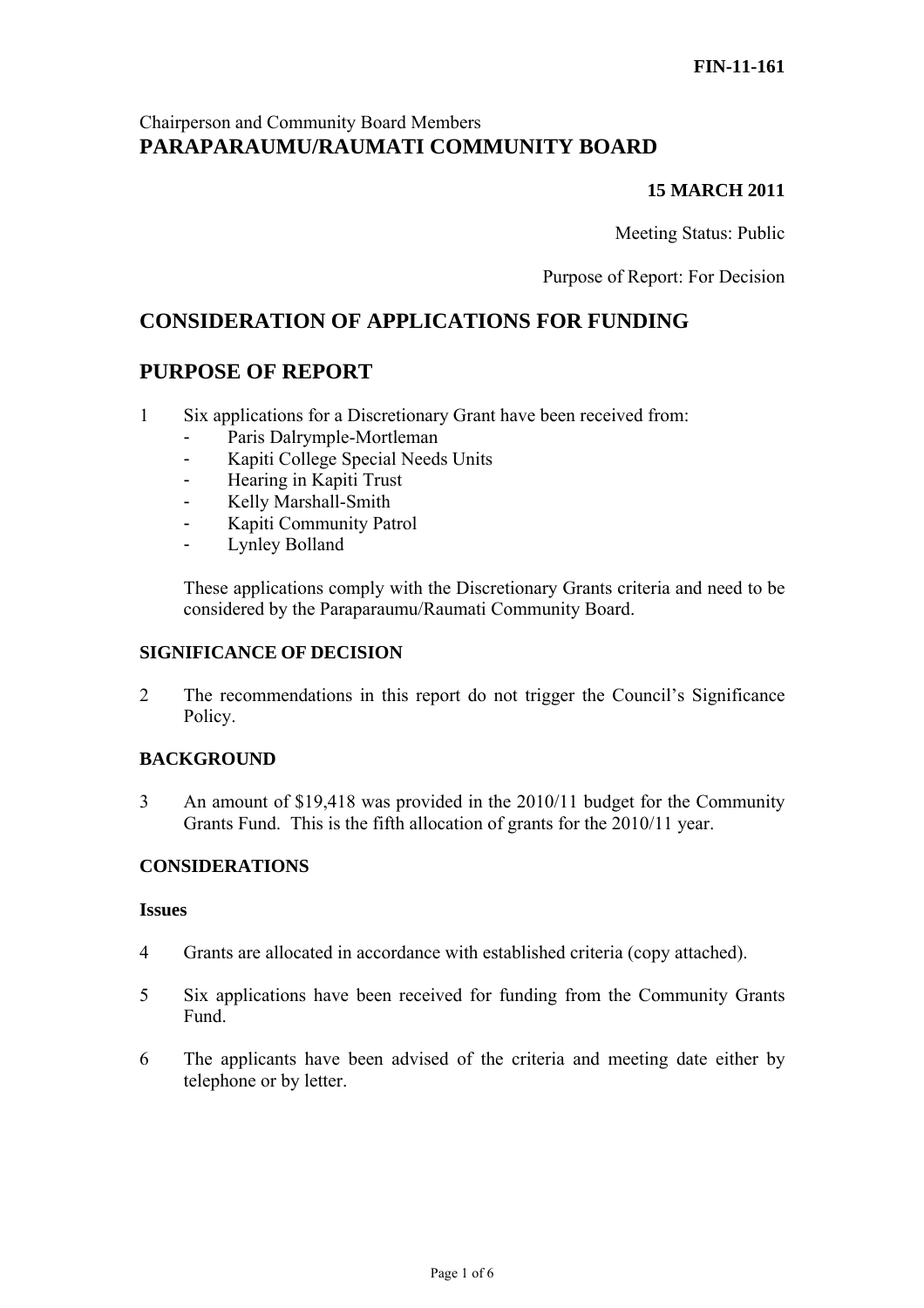### **Applications from the Community Grant Fund**

#### Paris Dalrymple-Mortleman

7 Parish Dalrymple-Mortleman has applied for a grant of \$500 to assist with costs of travel, accommodation and training preparation to enable her to be part of the New Zealand Squash Under 15s.

This application can be considered under Eligible Purposes 2; *Special project or activity.* 

#### Kāpiti College Special Needs Units

8 Christine Davidson on behalf of the Kāpiti College Special Needs Unit has applied for a grant of \$1,500 to assist with taking 3 students on a group trip to enhance their learning in a practical way.

This application can be considered under Eligible Purposes 2; *Special project or activity.* 

#### Hearing in Kāpiti Trust

9 John Dawson on behalf of the Hearing in Kapiti Trust has applied for a grant of \$1,350 to support children's learning on the Kāpiti Coast by providing schools with Oticon FrontRow ToGo systems.

This application can be considered under Eligible Purposes 2; *Special project or activity.* 

#### Kelly Marshall-Smith

10 Kelly Marshall-Smith has applied for a grant of \$500 to assist with costs for travel and accommodation to enable her to attend the Judo New Zealand Championships in Tahiti in April 2011.

This application can be considered under Eligible Purposes 2; *Special project or activity.* 

#### Kāpiti Community Patrol

11 Berkley Elphee on behalf of the Kāpiti Community Patrol has applied for a grant of \$500 to help towards the cost of sending two members to the CPNZ National Training Seminar at Dunedin in June 2011.

This application can be considered under Eligible Purposes 2; *Special project or activity.* 

Lynley Bolland

12 Lynley Bolland on behalf of Kapiti College Students has applied for a grant of \$8,000 to help 16 students travel to France on a Cultural/Educational trip to expand their knowledge and gain greater competency in speaking the French language.

This application can be considered under Eligible Purposes 2; *Special project or activity.*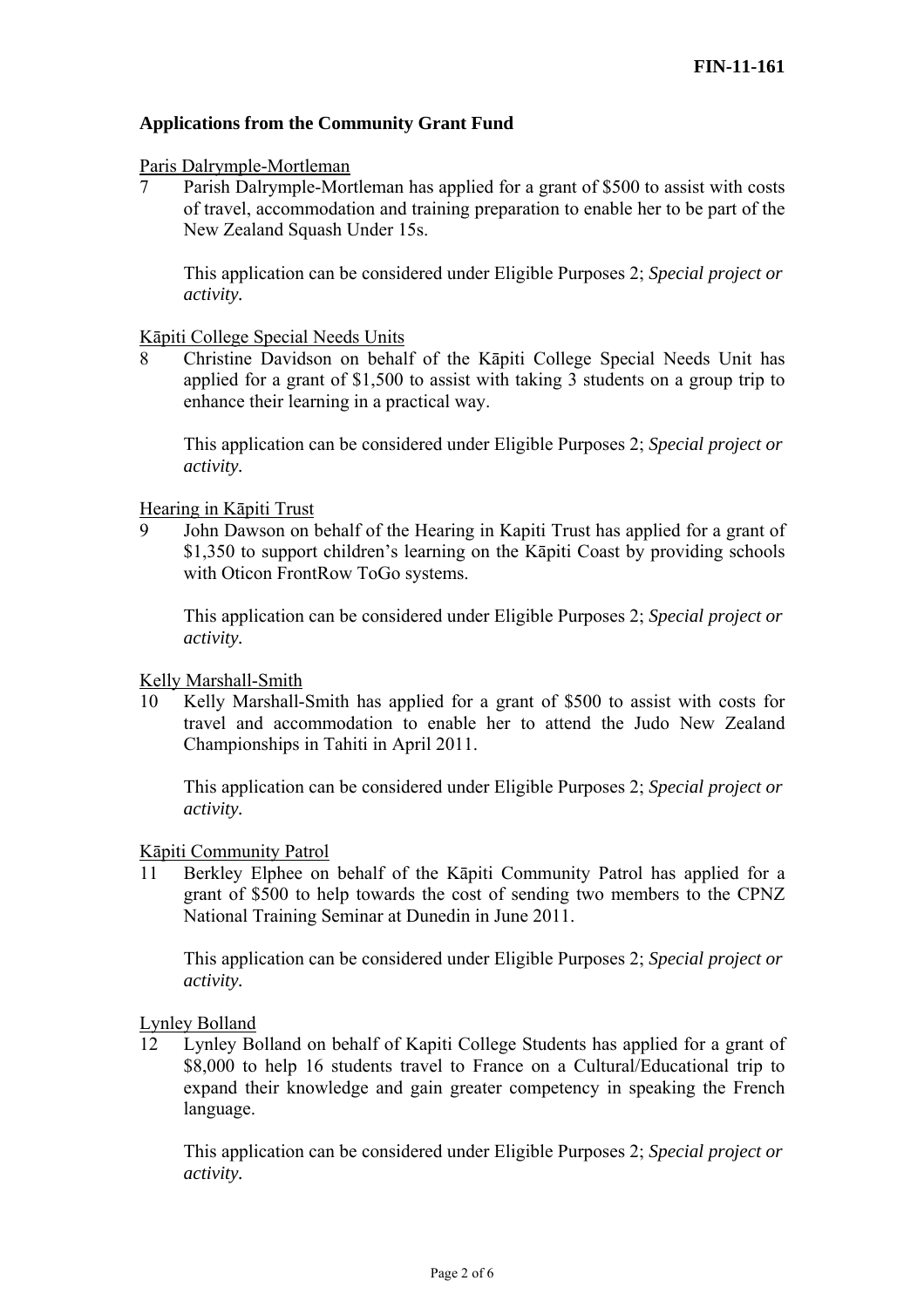# **Financial Considerations**

| <b>2010/11 Budget</b> |                   | <b>Grants total</b> |              | <b>Balance Available</b> |
|-----------------------|-------------------|---------------------|--------------|--------------------------|
| <b>Allocation</b>     | Date of meeting   | per meeting         | <b>Total</b> | for Distribution         |
| 19,418                | 20 August 2010    | 3,500               | 3,500        | 15,918                   |
|                       | 13 September 2010 | 2,000               | 5,500        | 13,918                   |
|                       | 23 November 2010  | 500                 | 6,000        | 13,418                   |
|                       | 14 December 2010  | 2,500               | 8,500        | 10,918                   |
|                       | 1 February 2011   | 500                 | 9,000        | 10,418                   |

13 The following list shows all the grants made to date from the Paraparaumu/ Raumati Community Board Grants Fund in the 2010/2011 financial year, for the Board's information.

| <b>Date</b>  | <b>Recipient</b>                                       | <b>Amount</b> | <b>Purpose of Grant</b>                                                                                                                                                                                                     | <b>Report</b><br><b>Back</b> |
|--------------|--------------------------------------------------------|---------------|-----------------------------------------------------------------------------------------------------------------------------------------------------------------------------------------------------------------------------|------------------------------|
| $2 - 8 - 10$ | Kāpiti College Global<br>World Challenge<br>Expedition | \$500         | To assist with the costs of<br>eight students travelling to<br>India in December 2010<br>with the Global World<br>Challenge Expedition.                                                                                     |                              |
| $2 - 8 - 10$ | Tayla Reti                                             | \$500         | To assist with the costs of<br>travel to/from Ōtaki to train<br>for the New Zealand Under<br>19 Girls team for touch<br>rugby and also towards<br>expenses if selected to<br>attend the tournament in<br>Australia in 2011. | Received                     |
| $2 - 8 - 10$ | Camilla Andersen                                       | \$500         | To assist with the costs of<br>her attending the<br>University of Washington<br>on a full scholarship and an<br>opportunity to make the<br>NZ Elite Rowing Squad at<br>the 2016 Olympic Games.                              |                              |
| $2 - 8 - 10$ | Kāpiti College Girls<br><b>Barbershop Chorus</b>       | \$500         | To assist with funding<br>towards accommodation<br>and travel costs for their<br>competing in the National<br>Secondary School<br>Barbershop Competition in<br>Hamilton on 12 August<br>2010.                               | Received                     |
| $2 - 8 - 10$ | Raumati South School                                   | \$500         | To assist with the costs of<br>continuing a revegetation<br>project at Raumati South<br>School, in partnership with<br>Kāpiti-Mana Forest and<br>Bird.                                                                      | Received                     |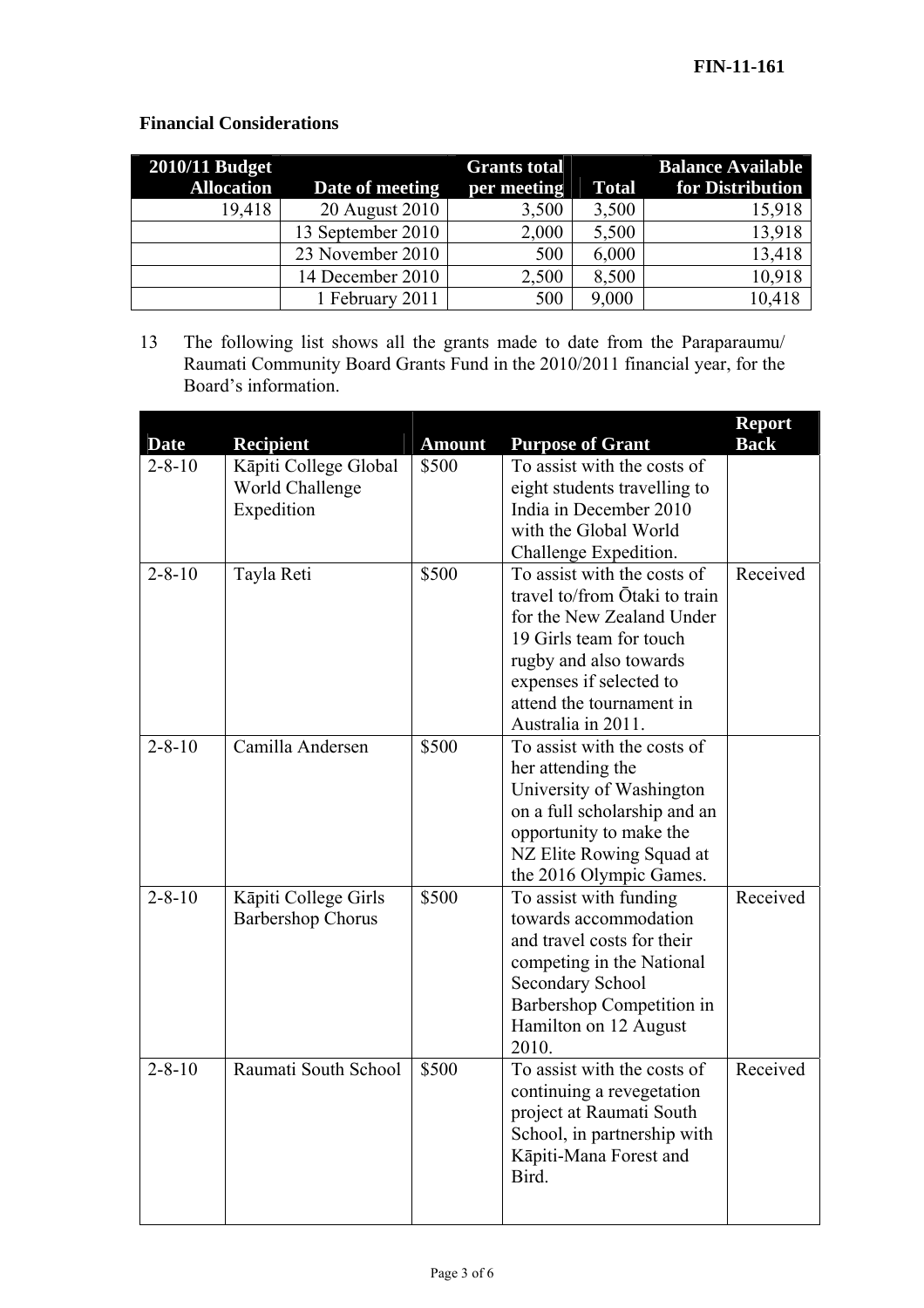| <b>Date</b>    | <b>Recipient</b>                                  | <b>Amount</b> | <b>Purpose of Grant</b>                                                                                                                                                                                            | <b>Report</b><br><b>Back</b> |
|----------------|---------------------------------------------------|---------------|--------------------------------------------------------------------------------------------------------------------------------------------------------------------------------------------------------------------|------------------------------|
| $2 - 8 - 10$   | Gavin Rolton                                      | \$500         | To assist with the costs of<br>his participation in the<br>2010 Wheelchair Rugby<br>World Championships in<br>Vancouver, Canada in<br>September.                                                                   |                              |
| $2 - 8 - 10$   | Nathan Millar                                     | \$500         | To assist with the costs of<br>hiring an Adaptive<br>Snowsports Instructor in<br>order to snowboard for a<br>day on the mountain.                                                                                  | Received                     |
| $13 - 9 - 10$  | Presentation Sisters'<br>Gala                     | \$500         | To assist with the costs of<br>hiring the Paraparaumu<br>Community Hall for the<br>Presentation Sisters' Gala<br>on 25 September 2010 and<br>also towards the cost of<br>overnight security prior to<br>the event. | Received                     |
| $13 - 9 - 10$  | Parkinsonism Society<br>Kāpiti/Horowhenua<br>Inc. | \$500         | To assist with the costs of<br>increasing the hours of the<br>Field Officer to provide a<br>better service for the<br>people in the community<br>with Parkinsons disease.                                          |                              |
| $13 - 9 - 10$  | Kāpiti Coast Quilters                             | \$500         | To assist with the costs of<br>holding an Exhibition in<br>October 2011 to coincide<br>with the Rugby World Cup<br>2011 to showcase the<br>talents of the guild to the<br>Greater Wellington<br>community.         |                              |
| $13 - 9 - 10$  | Kāpiti Petanque Club<br>Inc.                      | \$500         | To assist with the costs of<br>hosting a National<br>Tournament in<br>Paraparaumu in January<br>2011.                                                                                                              | Received                     |
| $23 - 11 - 10$ | Peter Pan Playgroup                               | \$500         | To assist with the costs of<br>toys and art supplies                                                                                                                                                               | Received                     |
| $14 - 12 - 10$ | Mums Helping Mums                                 | \$500         | To assist with the costs for<br>food parcels and children's<br>gifts                                                                                                                                               |                              |
| $14 - 12 - 10$ | Te Whakaminenga O<br>Kapiti                       | \$500         | To assist with the costs<br>associated with supporting<br>the planning and<br>implementation of<br>Waitangi Day 2011                                                                                               |                              |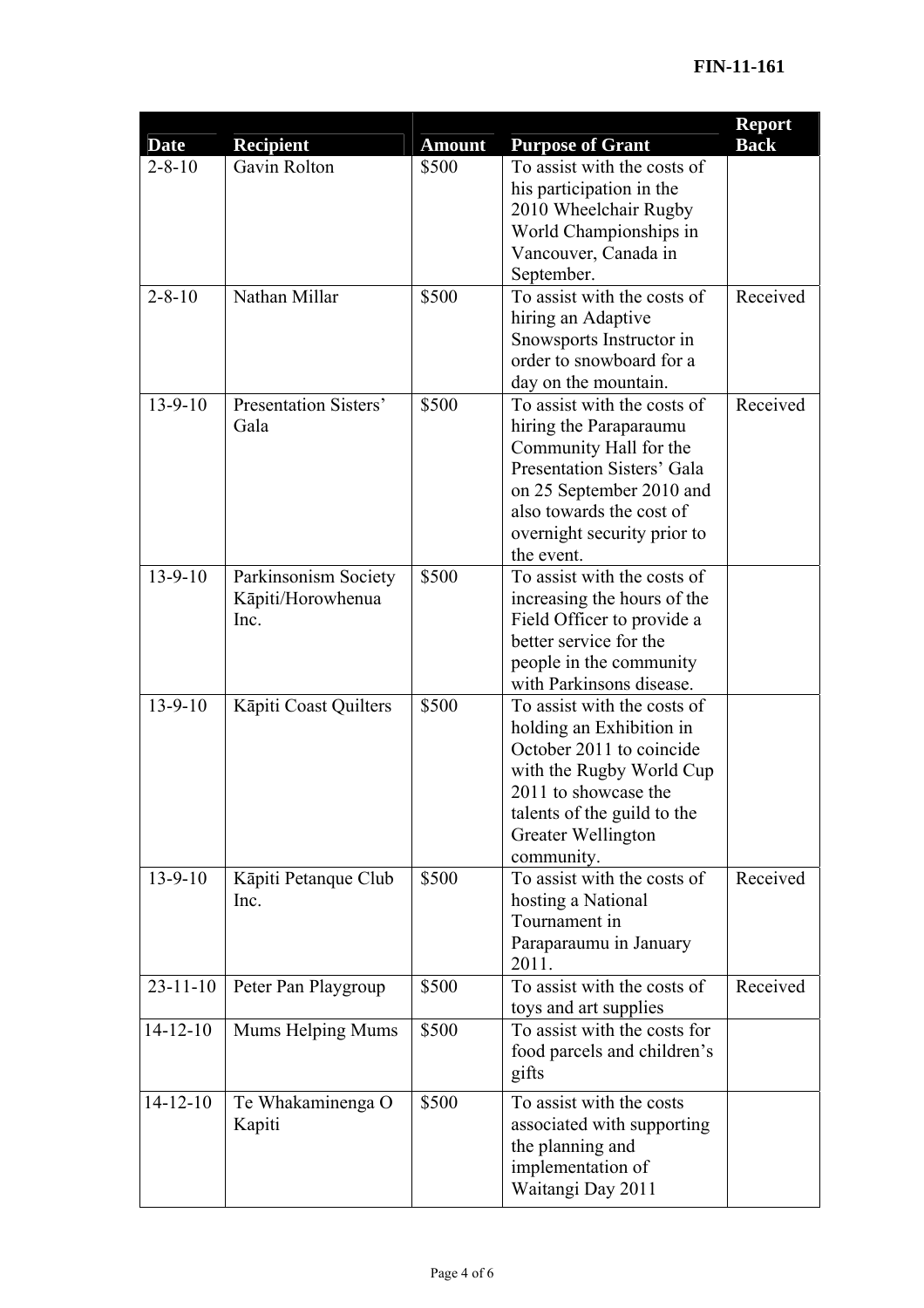| <b>Date</b>    | <b>Recipient</b>            | <b>Amount</b> | <b>Purpose of Grant</b>                                                                                                                                         | <b>Report</b><br><b>Back</b> |
|----------------|-----------------------------|---------------|-----------------------------------------------------------------------------------------------------------------------------------------------------------------|------------------------------|
| $14 - 12 - 10$ | Mitchell Craig              | \$500         | To assist with travel<br>expenses, training camps,<br>training fees and equipment<br>for attendance to the New<br>Zealand Junior Taekwondo<br>Team World Champs |                              |
| $14 - 12 - 10$ | Kapiti Women's<br>Triathlon | \$500         | To help with the costs for<br>the running of the 2011<br>Kapiti Women's and Girls'<br><b>Triathlon and Duathlon</b>                                             |                              |
| $14 - 12 - 10$ | Trish McQueen               | \$500         | To assist with supporting<br>her goal in achieving a life-<br>long dream of participating<br>in a triathlon.                                                    | Received                     |
| $1 - 2 - 11$   | Kāpiti Youth Council        | \$500         | To assist with the cost of<br>running youth activities at<br>the YouthFest 2011.                                                                                |                              |

### Other Considerations

14 There are no legal, consultation, policy implications, publicity or any other considerations related to this report.

## Delegations

15 *The Paraparaumu/Raumati Community Board has the authority to approve criteria for the allocation of community-based grant funds as approved through the Annual Plan process or the Long Term Council Community Plan (LTCCP) process.* 

*Authority to consider and approve the allocation of community-based grant funds as deemed appropriate under agreed criteria of both existing schemes and any granting schemes that may be approved through the Annual Plan process or the Long Term Council Community (LTCCP) process.* 

# **RECOMMENDATIONS**

- 16 That the Paraparaumu/Raumati Community Board grants Paris Dalrymple-Mortleman \$............ to assist with costs of travel, accommodation and training preparation to enable her to be part of the New Zealand Squash Under 15s.
- 17 That the Paraparaumu/Raumati Community Board grants Kāpiti College Special Needs Unit \$............... to assist with taking 3 students on a group trip to enhance their learning in a practical way.
- 18 That the Paraparaumu/Raumati Community Board grants Hearing in Kapiti Trust \$............ to support children's learning on the Kāpiti Coast by providing schools with Oticon FrontRow ToGo systems.